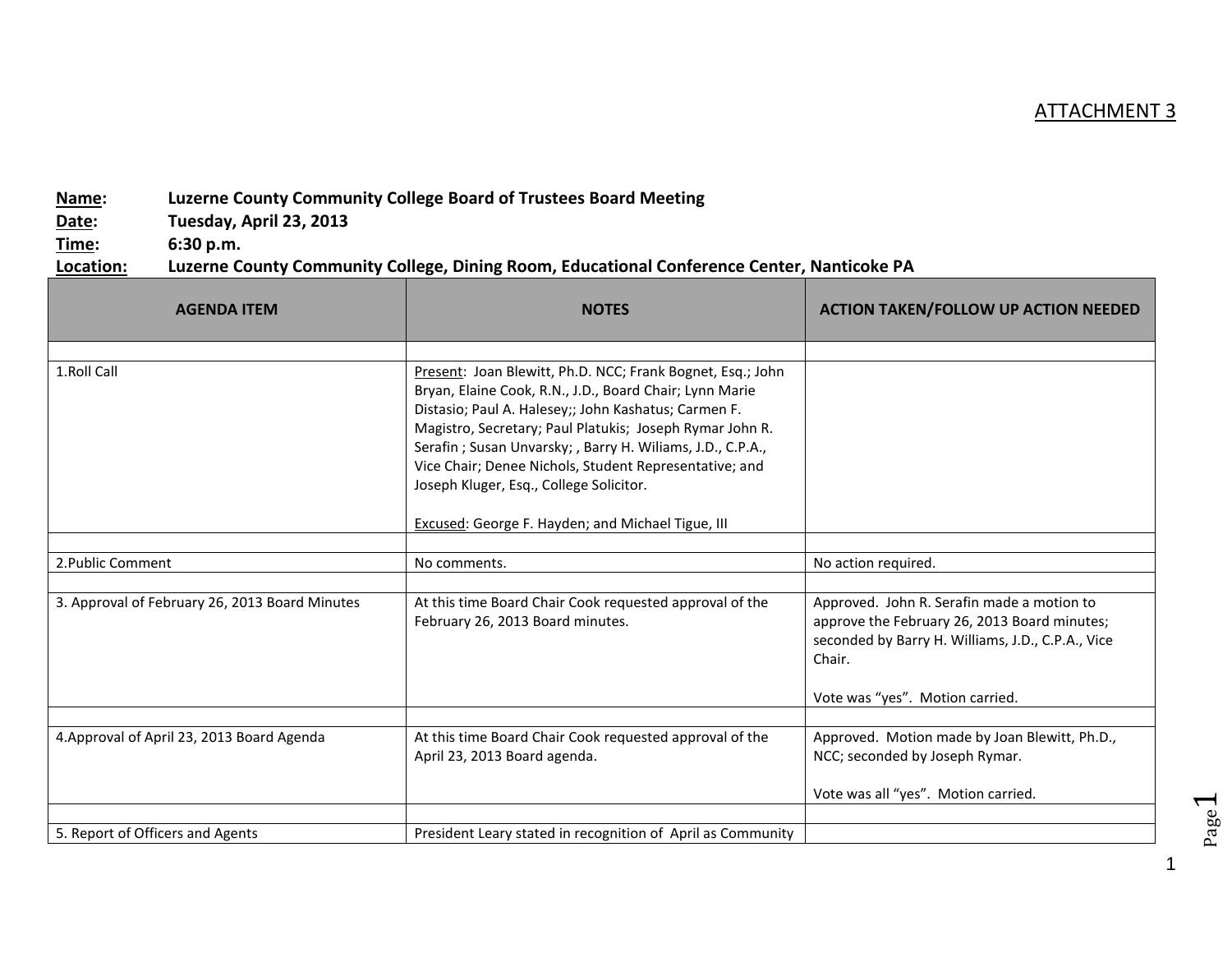| President's Report                  | College Month, we at Luzerne County Community College                                                       |  |
|-------------------------------------|-------------------------------------------------------------------------------------------------------------|--|
| $\triangleright$ Student Highlights | feel it is a perfect time to celebrate what community                                                       |  |
|                                     | colleges are all about - our students and their                                                             |  |
|                                     | achievements.                                                                                               |  |
|                                     |                                                                                                             |  |
|                                     | At this time the President Leary and Board Chair Cook                                                       |  |
|                                     | recognized the College's student leaders and commended                                                      |  |
|                                     | them for their dedication and commitment to their                                                           |  |
|                                     | education and the outstanding leadership skills they have                                                   |  |
|                                     | demonstrated through their various committees and                                                           |  |
|                                     | activities.                                                                                                 |  |
|                                     | Student Representative, LCCC Board of Trustees                                                              |  |
|                                     | Denee Nichols                                                                                               |  |
|                                     |                                                                                                             |  |
|                                     | President Leary stated for the All-PA Academic Team, these                                                  |  |
|                                     | are students that are selected by each of the fourteen                                                      |  |
|                                     | community colleges in the state, only 28 out of the                                                         |  |
|                                     | thousands are selected for this honor. Recipients of this                                                   |  |
|                                     | award are, Leah Kowalski and David Fox.                                                                     |  |
|                                     |                                                                                                             |  |
|                                     | Student Government Association - David Fox, President,                                                      |  |
|                                     | Student Government Association; Michelle Gitkos, Vice                                                       |  |
|                                     | President, Student Government Association; Marcus                                                           |  |
|                                     | Grudzinski, Treasurer, Student Government Association;                                                      |  |
|                                     | Ryan Joyce, Sophomore Class Representative, Student<br>Government Association; Michael Maul, Freshman Class |  |
|                                     | Representative, Student Government Association; and                                                         |  |
|                                     | Nicole Maximowicz, Secretary, Student Government                                                            |  |
|                                     | Association, who was unable to attend the Board meeting.                                                    |  |
|                                     |                                                                                                             |  |
|                                     | President Leary stated Luzerne's Phi Theta Kappa Chapter,                                                   |  |
|                                     | was presented with the 5-Star Award at the national                                                         |  |
|                                     | convention in April, 2013. This is the highest award                                                        |  |
|                                     | bestowed on a chapter. At this time, President Leary and                                                    |  |
|                                     | Board Chair Cook presented Certificates of Appreciation to                                                  |  |
|                                     | Leah Kowalski, President, Phi Theta Kappa Chapter; and                                                      |  |
|                                     | David Fox, Vice President of Leadership, Phi Theta Kappa                                                    |  |
|                                     | Chapter.                                                                                                    |  |
|                                     |                                                                                                             |  |

 $Page<sup>2</sup>$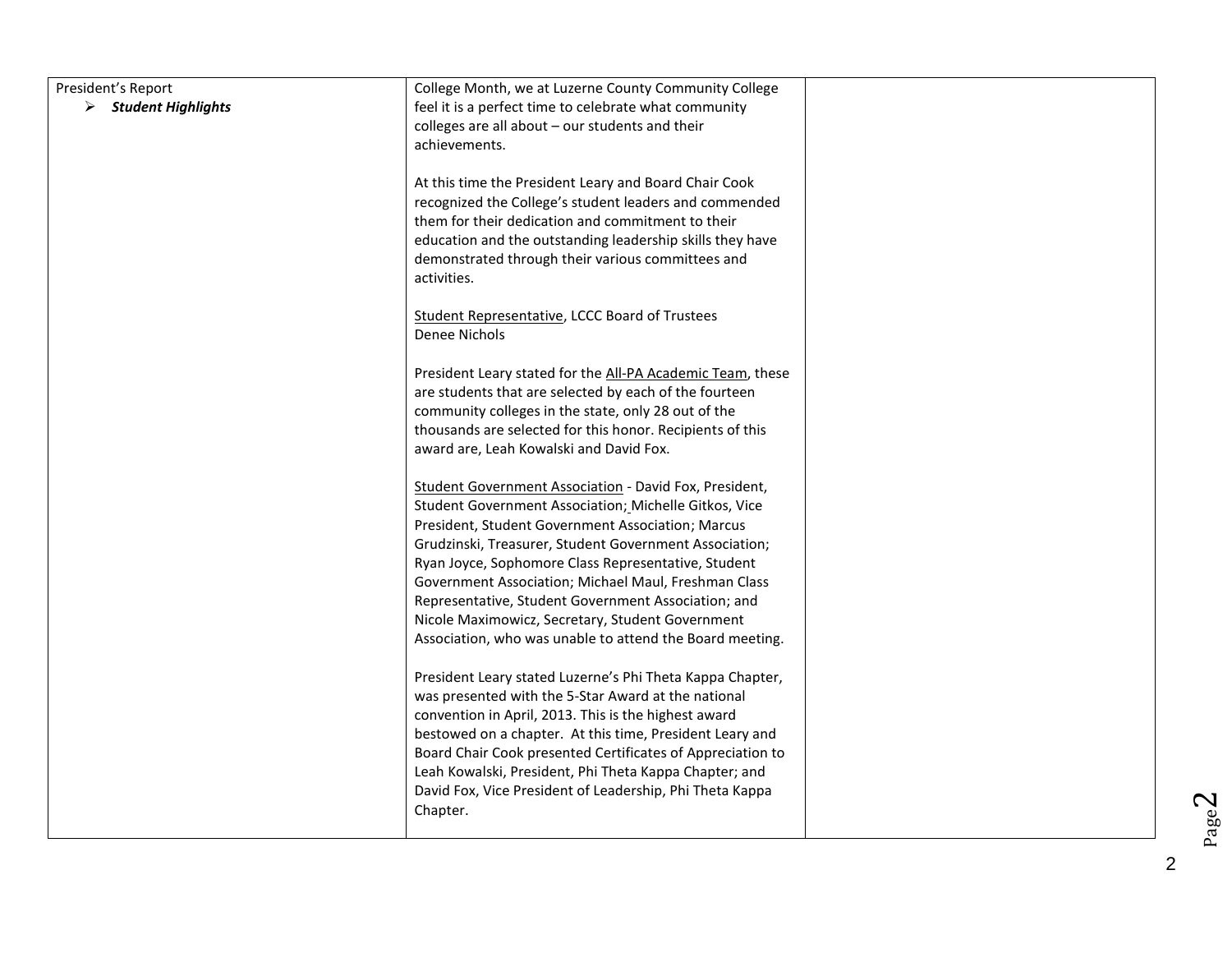|                          | Certificate of Achievement, LCCC Women's Basketball Team<br>- Michelle Gitkos and Nicole Maximowicz. President Leary        |  |
|--------------------------|-----------------------------------------------------------------------------------------------------------------------------|--|
|                          | noted Ms. Maximowicz was unable to attend the Board                                                                         |  |
|                          | meeting.                                                                                                                    |  |
|                          | Certificate of Achievement, LCCC Softball Team - Vestina<br>Stere. President Leary noted Ms. Stere was unable to            |  |
|                          | attend the Board meeting.                                                                                                   |  |
| <b>Foundation Report</b> | Sandy Nicholas, Executive Director, Institutional                                                                           |  |
|                          | Advancement, stated a new endowed scholarship has been<br>established. The late Elaine Lyons, former member of LCCC         |  |
|                          | Faculty, gifted the college a \$30,000, which will establish                                                                |  |
|                          | the Elaine Lyons scholarship.                                                                                               |  |
|                          | The Foundation received 325 scholarship applications have                                                                   |  |
|                          | been received. Scholarships will be given out in time for the<br>Fall 2013 semester. This past fall and spring semester the |  |
|                          | Foundation has assisted over 337 students and gifted just                                                                   |  |
|                          | over \$174,000 to our students.                                                                                             |  |
|                          | Trustee Susan Unvarsky questioned the ratio of students                                                                     |  |
|                          | that apply for the scholarship versus students that do not<br>get them. Ms. Nicholas stated the Foundation funds            |  |
|                          | approximately 97% of those students who apply.                                                                              |  |
|                          | Ms. Nicholas stated five sponsors have been secured to                                                                      |  |
|                          | underwrite the cost of the production of LCCC's Cooking<br>Classics show.                                                   |  |
|                          |                                                                                                                             |  |
|                          | The Alumni Phonathon was recently conducted raising<br>approximately \$25,000. This money is earmarked for the              |  |
|                          | college's endowment account and the Health Sciences                                                                         |  |
|                          | Center.                                                                                                                     |  |
|                          | Ms. Nicholas extended her appreciation to everyone who<br>attended the recent Legislative Breakfast held on Friday,         |  |
|                          | April 12, 2013.                                                                                                             |  |
|                          | The 21 <sup>st</sup> Scholarship Donor Dinner will be held on October                                                       |  |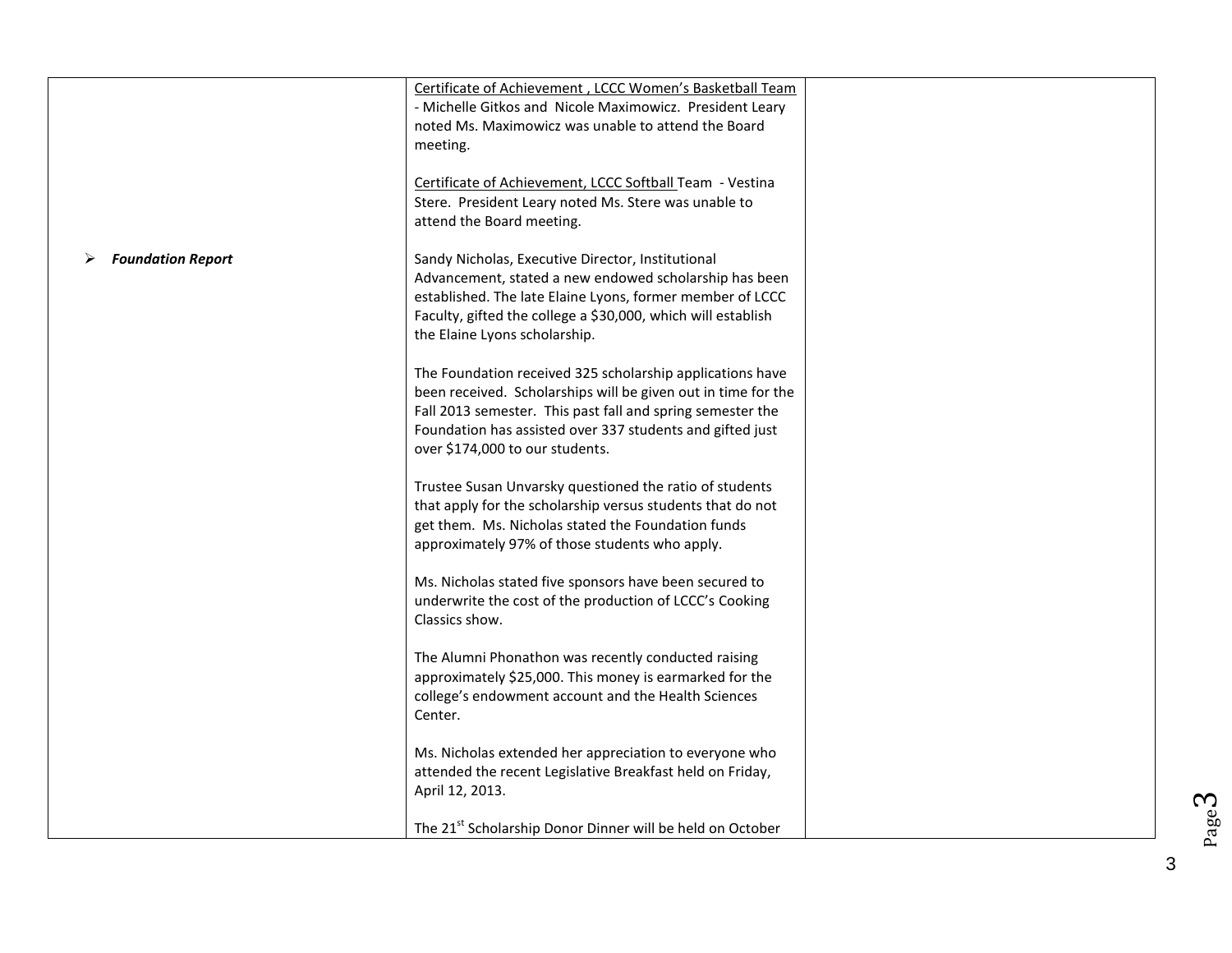|                                                                                                                                          | 22, 2013.                                                                                                                                                                                                                                                                                                                                                                                                                                                                                                                                                                                                                                                                                                                         |                                                                                                                                                                        |
|------------------------------------------------------------------------------------------------------------------------------------------|-----------------------------------------------------------------------------------------------------------------------------------------------------------------------------------------------------------------------------------------------------------------------------------------------------------------------------------------------------------------------------------------------------------------------------------------------------------------------------------------------------------------------------------------------------------------------------------------------------------------------------------------------------------------------------------------------------------------------------------|------------------------------------------------------------------------------------------------------------------------------------------------------------------------|
|                                                                                                                                          | Each Trustee received an invitation to attend the Student's<br>Art Exhibit scheduled for Friday, May 10, 2013.                                                                                                                                                                                                                                                                                                                                                                                                                                                                                                                                                                                                                    |                                                                                                                                                                        |
| <b>Student Representative Report</b>                                                                                                     | Denee Nichols, Student Representative to the Board,<br>thanked President Leary and the Board of Trustees for<br>giving her the opportunity to serve as the Student<br>Representative to the Board. Ms. Nichols reported LCCC<br>students have been involved in numerous activities and<br>events at the college. From athletics games to fun-filled<br>parties, to serious events, LCCC students have contributed<br>much time and effort to their extracurricular activities. At<br>this time Ms. Nichols presented a power point presentation<br>highlighting some of the athletic, social and educational<br>events held throughout the 2012-2013 academic year.<br>Board Chair Cook and President Leary thank Ms. Nichols for |                                                                                                                                                                        |
|                                                                                                                                          | her presentation.                                                                                                                                                                                                                                                                                                                                                                                                                                                                                                                                                                                                                                                                                                                 |                                                                                                                                                                        |
| 6. Executive Committee                                                                                                                   | No report.                                                                                                                                                                                                                                                                                                                                                                                                                                                                                                                                                                                                                                                                                                                        | N/A                                                                                                                                                                    |
|                                                                                                                                          |                                                                                                                                                                                                                                                                                                                                                                                                                                                                                                                                                                                                                                                                                                                                   |                                                                                                                                                                        |
| 7. Report/Action of the Academic Committee                                                                                               | Paul Platukis, Committee Chair, presented the Academic<br>Committee report.                                                                                                                                                                                                                                                                                                                                                                                                                                                                                                                                                                                                                                                       |                                                                                                                                                                        |
| 7A. Recommendation to approve Administrative<br>Policies:<br>-Disciplinary Action for Students Policy<br>-Student Code of Conduct Policy | 7A. The Academic Committee recommends the Luzerne<br>County Community College Board of Trustees approve the<br>administrative policies: Disciplinary Action for Students<br>Policy; and Student Code of Conduct Policy.                                                                                                                                                                                                                                                                                                                                                                                                                                                                                                           | 7 A. Approved. Motion made by Joseph Rymar<br>seconded by Susan Unvarsky.<br>Vote was all "yes". Motion carried.                                                       |
|                                                                                                                                          |                                                                                                                                                                                                                                                                                                                                                                                                                                                                                                                                                                                                                                                                                                                                   |                                                                                                                                                                        |
| 8. Report/Action of the Finance Committee                                                                                                | Barry H. Williams, J.D., C.P.A., Vice Chair and Chair of the<br>Finance Committee presented the following report.                                                                                                                                                                                                                                                                                                                                                                                                                                                                                                                                                                                                                 |                                                                                                                                                                        |
| 8A. College Budget FY 2013-2014                                                                                                          | 8A. Recommend the Luzerne County Community College<br>Board of Trustees approve the Luzerne County Community<br>College Operating and Capital Budget for Fiscal Year<br>2013-2014 in the amount of \$46,398,852.00.                                                                                                                                                                                                                                                                                                                                                                                                                                                                                                               | 8A. Approved. Motion made by Barry H. Williams,<br>J.D., C.P.A., Committee Chair; seconded by Carmen<br>F. Magistro, Secretary.<br>Vote was all "yes". Motion carried. |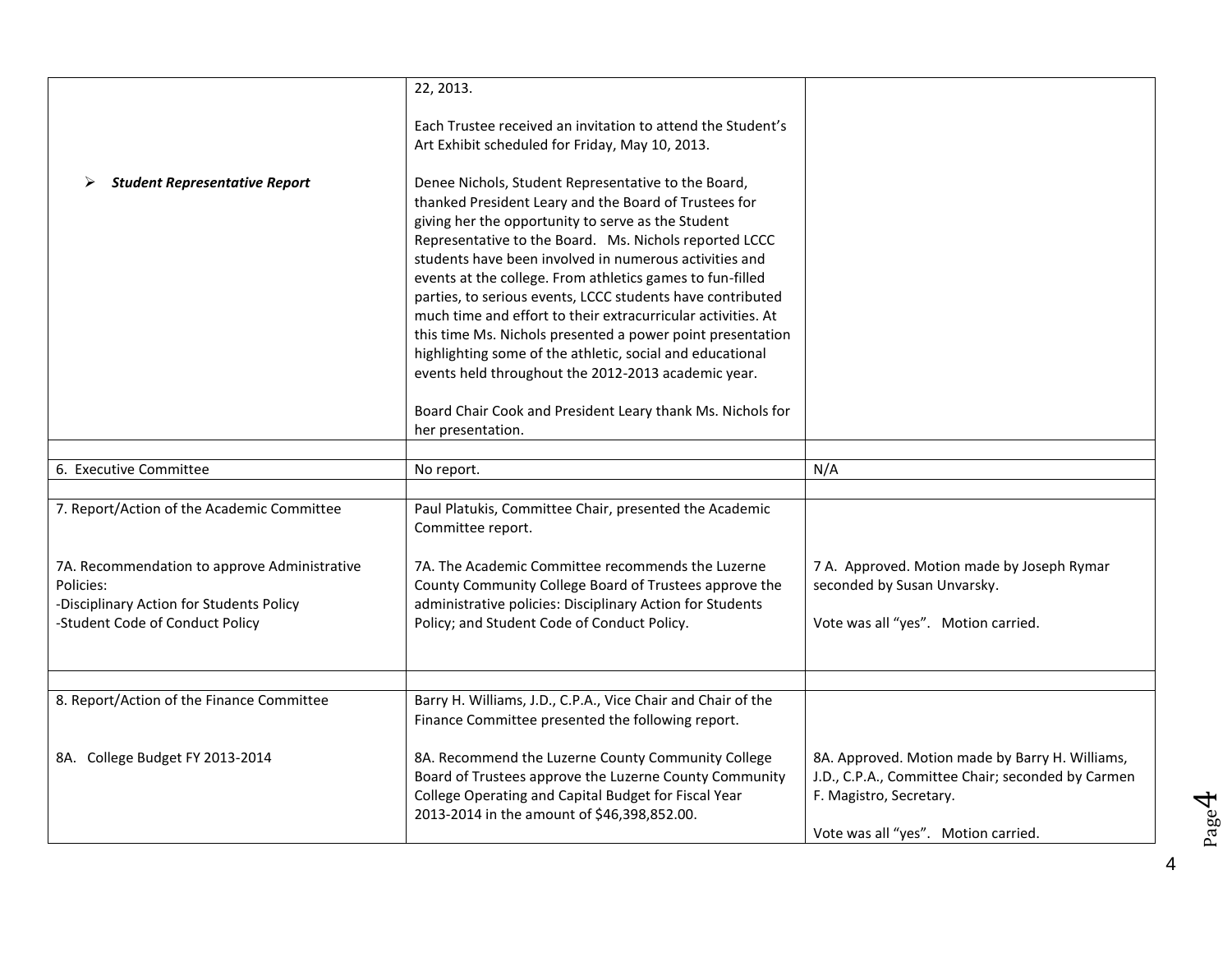| 8B. Summary of Payments                                                   | 8B. Recommend the Luzerne County Community College<br>Board of Trustees approve the summary of payments.                                                                                       | 8B. Approved. Motion made Joan Blewitt, Ph.D.,<br>NCC; seconded by John R. Serafin.                      |
|---------------------------------------------------------------------------|------------------------------------------------------------------------------------------------------------------------------------------------------------------------------------------------|----------------------------------------------------------------------------------------------------------|
|                                                                           |                                                                                                                                                                                                | Vote was all "yes". Motion carried.                                                                      |
| 8C. Approval of Administrative Policies:<br>Change Order Policy           | 8C. Recommend the Luzerne County Community College<br>Board of Trustees approve the administrative policy:                                                                                     | 8C. Approved. Motion made by John R. Serafin;<br>seconded by Carmen F. Magistro, Board Secretary.        |
|                                                                           | Change Fund Policy.                                                                                                                                                                            | Vote was all "yes". Motion carried.                                                                      |
| 8D. Trustee Travel, ACCT Leadership Congress, Seattle<br>Washington       | 8D. Recommend the Luzerne County Community College<br>Board of Trustees approve the use of budgeted trustee<br>travel funds not to exceed \$6500 for two (2) trustees to                       | 8D. Approved. Motion made by John Bryan;<br>seconded by Joan Blewitt, Ph.D., NCC.                        |
|                                                                           | attend the ACCT Leadership Congress in Seattle,<br>Washington, October 1-5, 2013.                                                                                                              | Vote was all "yes". Motion carried.                                                                      |
| 8E. Continuation of Employment Retraining<br><b>Opportunities Program</b> | 8E. Recommend the Luzerne County Community College<br>Board of Trustees authorize the continuation of the                                                                                      | 8E. Approved. Motion made by Carmen F. Magistro,<br>Board Secretary; seconded by Joseph Rymar.           |
|                                                                           | Employment Retraining Opportunities Program into the<br>Summer/Fall 2013 Semester with an amount not to exceed<br>\$50,000 for Both Semesters (Up to \$50,000 for both<br>semesters combined). | Vote was all "yes". Motion carried.                                                                      |
| 8F. RFP - Educational Interpreting Services                               | 8F. Recommend the Luzerne County Community College<br>Board of Trustees approve the proposal to NEPA Center for<br>Independent Living at the following rate of \$48.00 an hour.                | 8F. Approved. Motion made by John R. Serafin;<br>seconded by John Bryan.                                 |
|                                                                           |                                                                                                                                                                                                | Vote was all "yes". Motion carried.                                                                      |
| 8G. RFP - Remote Captioning Services                                      | 8G. Recommend the Luzerne County Community College<br>Board of Trustees approve the proposal to Aegis Rapid Text,<br>Inc. at the following rate of \$62.00 an hour.                            | 8G. Approved. Motion made by John Bryan;<br>seconded by Joan Blewitt, Ph.D., NCC.                        |
|                                                                           |                                                                                                                                                                                                | Vote was all "yes". Motion carried.                                                                      |
| 8H. RFP - Food Vending Service                                            | 8H. Recommend the Luzerne County Community College<br>Board of Trustees approve the proposal to Canteen at the<br>commission rate of 25.0 % on all proceeds.                                   | 8H. Approved. Motion made by Carmen F.<br>Magistro, Board Secretary; seconded by Lynn Marie<br>Distasio. |
|                                                                           |                                                                                                                                                                                                | Vote was all "yes". Motion carried.                                                                      |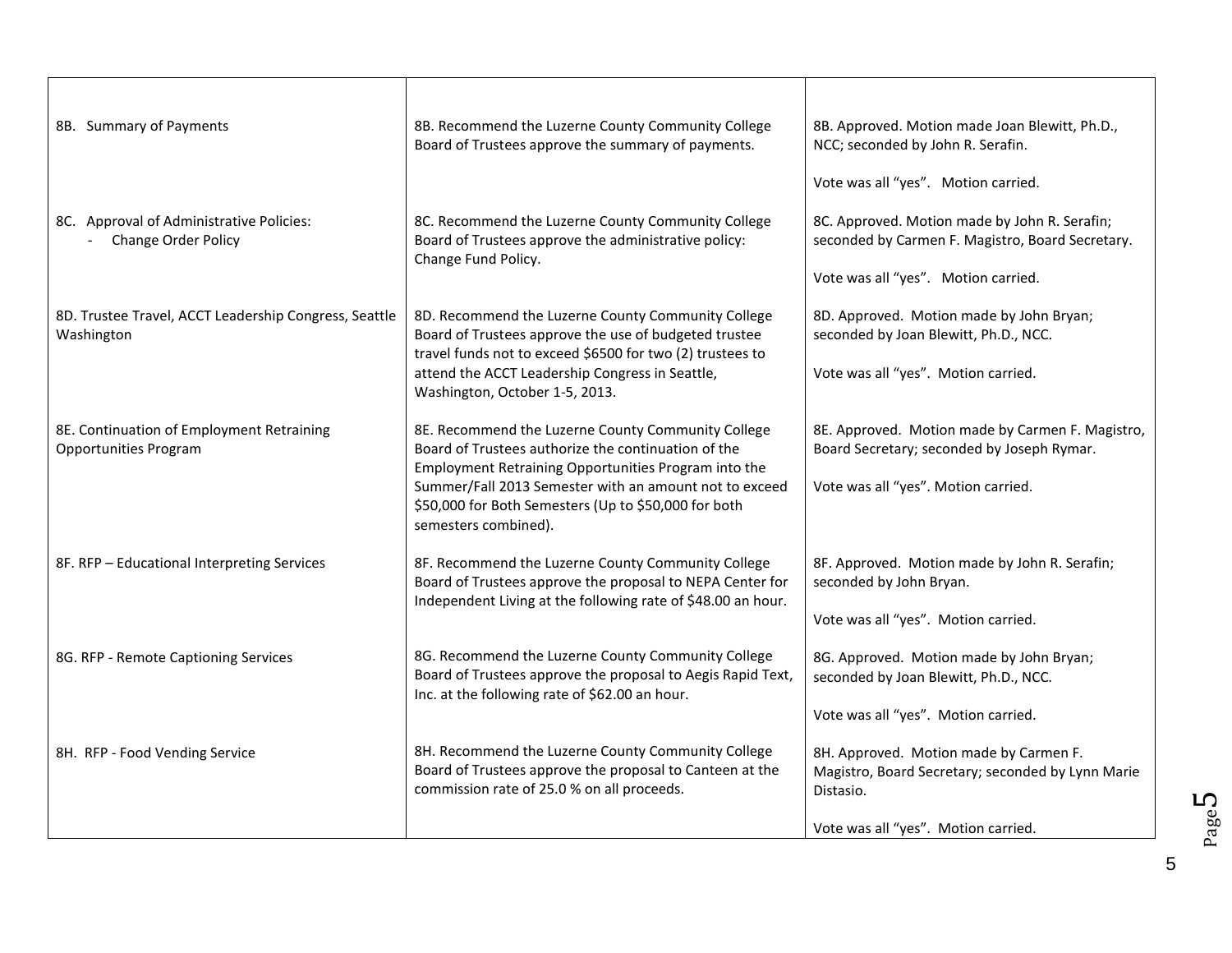| 8I. RFP - Campus Security for Berwick, Hazleton,<br>Corporate Learning Center, Kulpmont | 8I. Recommend the Luzerne County Community College<br>Board of Trustees approve the proposal to Prestige Security<br>at the following rates: Hourly rates first year; \$15.69/hr.,<br>second year; \$16.09/hr., third year \$16.49/hr.                                                                                                                                                                                                     | 8I. Approved. Motion made by John Bryan;<br>seconded by Paul Platukis.<br>Vote was all "yes". Motion carried.                                        |
|-----------------------------------------------------------------------------------------|--------------------------------------------------------------------------------------------------------------------------------------------------------------------------------------------------------------------------------------------------------------------------------------------------------------------------------------------------------------------------------------------------------------------------------------------|------------------------------------------------------------------------------------------------------------------------------------------------------|
| 8J. Authorization of College Credit Card                                                | 8J. Recommend the Luzerne County Community College<br>Board of Trustees approve the authorization for the College<br>to open an account for a major credit card for use by the<br>President for college-related travel expenses.                                                                                                                                                                                                           | 8J. Approved. Motion made by John Bryan;<br>seconded by Joan Blewitt, Ph.D., NCC.<br>Vote was all "yes". Motion carried.                             |
| 8K. Bid 425 - Furniture Package for Buildings 2 & 9                                     | 8K. Recommend the Luzerne County Community College<br>Board of Trustees approve approve the award of Buildings 2<br>and 9 - Furniture Package to Creative Business Interiors in<br>the amount of \$3,985.80; Stone Office, Inc. in the amount of<br>17,834.13; Educational Furniture Solutions in the amount of<br>\$164,213.83; One Point in the amount of \$10,197.25 for a<br>total value of the furniture bid at \$196,231.01.         | 8K. Approved. Motion made by John Bryan;<br>seconded by Joan Blewitt, Ph.D., NCC.<br>Vote was all "yes". Motion carried.                             |
| 8L. RFP - Athletic Trainer/Medical Services                                             | 8L. Recommend the Luzerne County Community College<br>Board of Trustees approve the proposal to Geisinger<br>Wyoming Valley Medical Center in the amount of \$23,500.00<br>for year 1; \$24,205.00 for year 2 and \$24,931.15 for year 3.                                                                                                                                                                                                  | 8L. Approved. Motion made by John Bryan;<br>seconded by Carmen F. Magistro, Board Secretary.<br>Vote was all "yes". Motion carried.                  |
| 8M. Transfer of Funds                                                                   | 8M. Recommend the Luzerne County Community College<br>Board of Trustees approve Trustees authorize a transfer of<br>the Unallocated Net Assets in the Unrestricted Current Fund<br>to the Current Restricted Fund in the amount not to exceed<br>\$1.74 million. Monies are restricted and are to be used<br>exclusively for the payment of 2013-2014 and 2014-2015<br>Fiscal Year Early Retirement Incentive (ERI) and bonus<br>payments. | 8M. Approved. Motion made by Joan Blewitt, Ph.D.,<br>NCC; seconded by Carmen F. Magistro, Board<br>Secretary.<br>Vote was all "yes". Motion carried. |
| 8N. Early College Program for Young Scholars Reduced<br>Tuition FY 2013-2014            | 8N. Recommend the Luzerne County Community College<br>Board of Trustees approve reduced tuition for the Early<br>College Program for Young Scholars during FY 2013-2014.<br>The reduced tuition rate will be \$33.00 per credit payable<br>by the student where the minimum class size is 15 students                                                                                                                                      | 8N. Approved. Motion made by John Bryan;<br>Seconded; by Paul Platukis.<br>Vote was all "yes". Motion carried.                                       |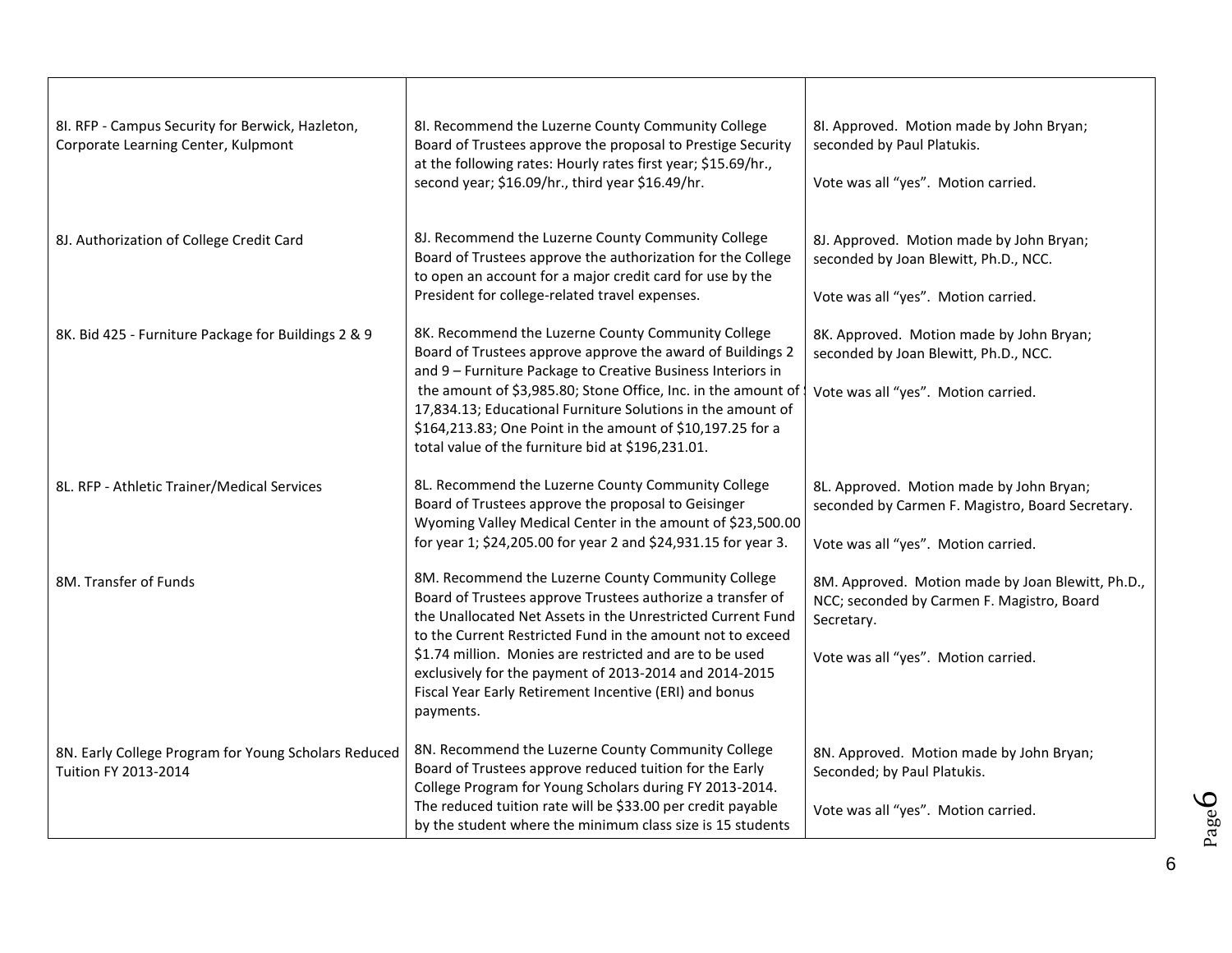|                                                                                                                                                  | per class. All applicable fees as well as textbook and<br>materials fees will be the responsibility of the student. In<br>order for the reduced tuition to be in effect, courses must<br>be held at the high school or career center, taught by the |                                                                                                                          |
|--------------------------------------------------------------------------------------------------------------------------------------------------|-----------------------------------------------------------------------------------------------------------------------------------------------------------------------------------------------------------------------------------------------------|--------------------------------------------------------------------------------------------------------------------------|
|                                                                                                                                                  | school district instructor, and agreements must be signed by<br>the College and School District prior to students being<br>registered.                                                                                                              |                                                                                                                          |
| 80. College Auxiliary Budget, FY 2013-2014                                                                                                       | 80. Recommend the Luzerne County Community College<br>Board of Trustees approve the Luzerne County Community<br>College Auxiliary Budget for Bookstore, Food Service and                                                                            | 80. Approved. Motion made by John R. Serafin;<br>seconded by Carmen F. Magistro.                                         |
|                                                                                                                                                  | Student Activities for Fiscal Year 2013-2014.                                                                                                                                                                                                       | Vote was all "yes". Motion carried.                                                                                      |
|                                                                                                                                                  |                                                                                                                                                                                                                                                     |                                                                                                                          |
| 9. Report/Action of the Human Resources Committee                                                                                                | Paul Halesey, Committee Chair, presented the Human<br>Resources Committee report.                                                                                                                                                                   |                                                                                                                          |
| 9A. Faculty Promotions                                                                                                                           | 9A. Recommend the Luzerne County Community College<br>approve the following faculty members for promotion:<br>Professor: Edward Gurtis, Maureen Savner, Margaret<br>Sosnak, and Nicole Saporito.                                                    | 9A. Approved. Motion made by Joseph Rymar;<br>seconded by John Bryan.<br>Vote was all "yes". Motion carried.             |
|                                                                                                                                                  | Associate Professor: David Ehrensperger, Stephen<br>Housenick, Ronald Rogers, and James Shovlin                                                                                                                                                     |                                                                                                                          |
| 9B. Approval of Administrative Policies:<br>Anti-Discrimination & Anti-Harassment Policy<br>-Access to and Maintenance of Personnel Files Policy | 9B. Recommend the Luzerne County Community College<br>approve the following administrative policies: Anti-<br>Discrimination & Anti-Harassment Policy; and Access to and<br>Maintenance of Personnel Files Policy.                                  | 9B. Approved. Motion made by Joan Blewitt, Ph.D.,<br>NCC; seconded by John Bryan.<br>Vote was all "yes". Motion carried. |
|                                                                                                                                                  |                                                                                                                                                                                                                                                     |                                                                                                                          |
|                                                                                                                                                  | <b>Informational Items</b>                                                                                                                                                                                                                          |                                                                                                                          |
|                                                                                                                                                  |                                                                                                                                                                                                                                                     |                                                                                                                          |
| 1. Unfinished Business of Previous Meeting                                                                                                       |                                                                                                                                                                                                                                                     |                                                                                                                          |
|                                                                                                                                                  |                                                                                                                                                                                                                                                     |                                                                                                                          |
| 2.Informational Report of the Executive Committee                                                                                                | No Report.                                                                                                                                                                                                                                          | No action required.                                                                                                      |
|                                                                                                                                                  |                                                                                                                                                                                                                                                     |                                                                                                                          |
| 3.Informational Report of the Human Resources                                                                                                    | Paul Halesey, Committee Chair, Human Resources                                                                                                                                                                                                      | No action required.                                                                                                      |
| <b>Committee</b>                                                                                                                                 | Committee, stated the information on recent appointments                                                                                                                                                                                            |                                                                                                                          |
|                                                                                                                                                  | and leave report is attached to the agenda.                                                                                                                                                                                                         |                                                                                                                          |
| 4. Communications                                                                                                                                | Board Chair Cook noted several communication items were                                                                                                                                                                                             | No action required.                                                                                                      |

Page  $\blacktriangleright$